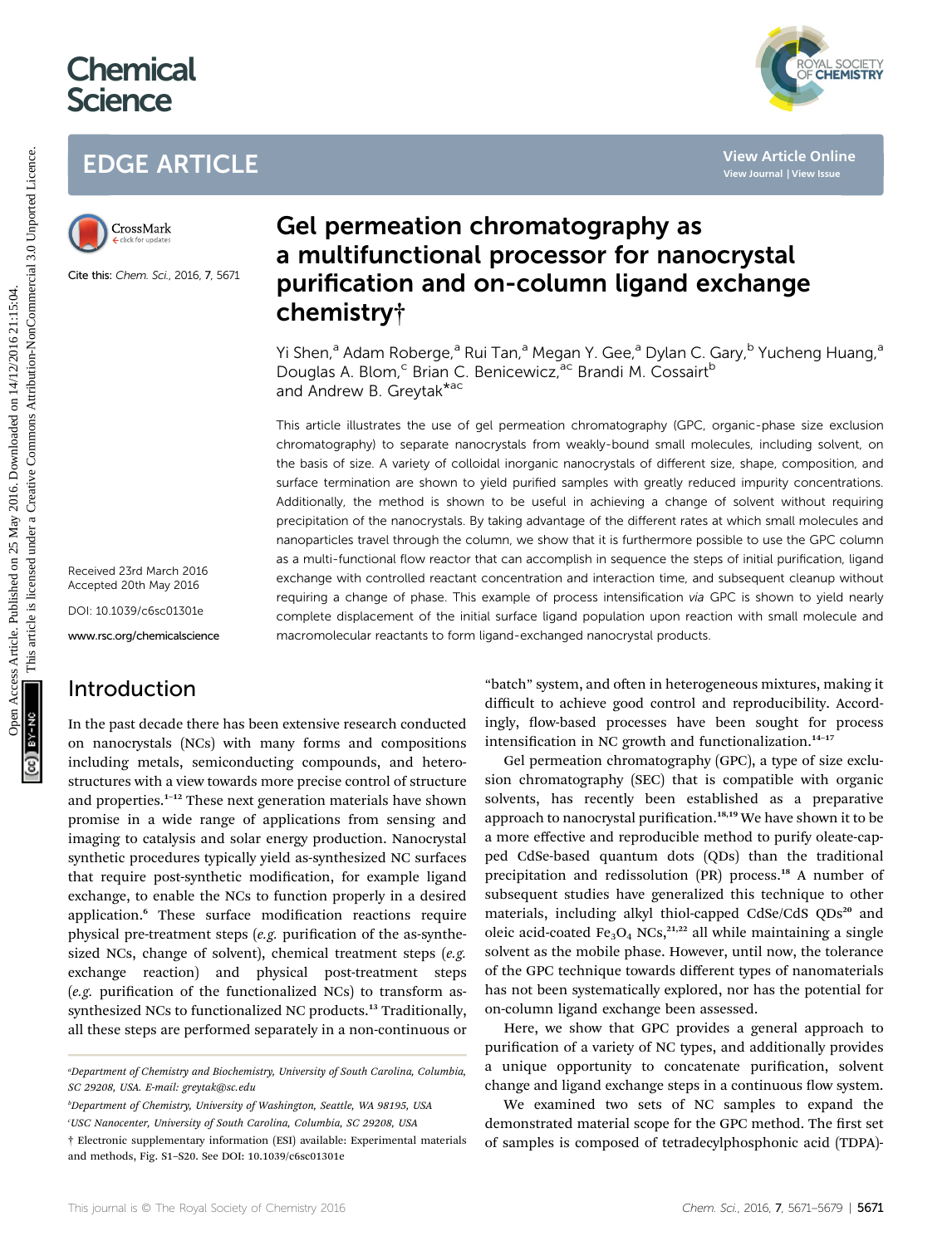#### Chemical Science Edge Article

capped CdSe NCs, thiol-capped Au NCs and carboxylate-capped InP NCs. These three different NC samples are capped by three different types of ligands, and together are representative of many of the most widely studied inorganic NCs. The second set of samples is composed of CdSe/CdS NCs with different shapes. Though aqueous SEC has been used with one-dimensional carbon nanotubes,<sup>23,24</sup> previous studies of anhydrous GPC purification of inorganic NCs have all focused on quasi-spherical particles. As such this is the first demonstration of GPC on anisotropic NCs focusing on purification. We show that each of these materials can be purified on a polystyrene GPC column to yield samples with greatly diminished free ligand concentrations.

We also show that a solvent change can be accomplished concomitant with purification. In order to optimize surface modification or device fabrication ( $e.g.$  spin coating) conditions of the nanocrystals, switching the original solvent to a new solvent is often required.<sup>25-27</sup> Frequently the solvent change is done subsequent to the purification, where the QD sample is flocculated from the stock solution and redispersed in the new solvent.25,26 This process is not ideal since the ligands that precipitated with the QDs from the original solvent could be more/less labile in the new solvent, which may require additional purification or may cause irreversible aggregation.<sup>28,29</sup> Since the solvent molecules are much smaller than the NCs, it is possible to separate the NCs from the original solvent and introduce them to a new solvent while simultaneously performing the purification on the GPC column.

The fact that both NCs and unbound small molecules transit the GPC column, but at different rates, allows us to design conditions such that a desired chemical reaction takes place between NCs and small molecules within the column volume. Traditionally, ligand exchange reactions have been performed by mixing the nanocrystals with an (often large) excess of new ligands,<sup>30</sup> and then removing the initial ligands and excess new ligands by one or more PR cycles. The active removal of small molecule products by the column should help to drive such reactions toward completion via Le Chatelier's principle, and the stoichiometry and reaction time can be effectively controlled by the preloading of the ligands onto the column and adjusting the flow rate. We demonstrate these concepts through on-column ligand exchange reactions with small molecules and with polymeric ligands with multiple binding groups. Furthermore, the ligand exchange reaction can be combined with the purification of the NCs before and after the exchange in a continuous flow system. In these roles, the GPC column serves as a multifunctional processor for nanocrystals that can accomplish several steps in sequence and with precision for a variety of NCs.

### Results and discussion

### Purification of NCs with a variety of compositions, capping ligands and morphologies

We used analytical methods including nuclear magnetic resonance (NMR) spectroscopy, thermogravimetric analysis (TGA), and scanning electron microscopy with energy dispersive X-ray

spectroscopy (SEM/EDX) and (scanning) transmission electron microscopy ((S)TEM) to examine the tolerance of a variety of nanomaterials toward GPC purification, and the effectiveness of the technique in removing unbound or weakly associating molecular species from the colloidal NC solution. Size-exclusion chromatography has the effect of continuously diluting solutes that are below the molecular weight cutoff (MWCO). The decreased chemical potential of ligands in the solution phase will favor a decreased fractional occupation of ligand sites on the NC surface, which could potentially de-stabilize the NC samples on the experimental timescale. On the other hand, ligand species with very low dissociation constants and/or slow dissociation kinetics may be retained, as we observed previously with oleate-capped CdSe QDs.<sup>18</sup> Fig. 1 summarizes our results demonstrating the successful purification of phosphonatecapped CdSe QDs, thiol-capped Au NCs, and carboxylate-capped InP QDs by GPC.

Besides carboxylates, alkylphosphonic acids (and their deprotonated forms) are among the most common ligands for oxide and compound semiconductor nanomaterials due to strong coordination of the surfaces of these materials.<sup>28,31</sup> For example, the most common method to synthesize TDPA-capped CdSe QDs entails preparing a Cd phosphonate salt and mixing it with trioctylphosphine selenide (TOPSe) in a solvent consisting of trioctylphosphine (TOP) and trioctylphosphine oxide (TOPO).<sup>32</sup> After NC growth, significant amounts of free phosphorus-containing molecules remain in the system;  $\binom{31}{9}$ NMR is ideal to profile the components remaining in the sample solution after purification by different methods. As shown in Fig. 1A-C, after one or two PR cycles, there was still a large amount of free TOPSe, TOP, and TOPO, while the only remaining phosphorus signal in the GPC purified sample is a broadened resonance that we associate with surface-bound phosphonate ligands.<sup>33</sup> The absorption features of the CdSe QD sample were maintained after GPC purification, which confirms that QDs do not aggregate or etch inside the column (Fig. S1†). Openical Science<br>
Openical Access Article Common Consulter Compact articles. The common Common Common Common Common Common Common Common Common Common Common Common Common Common Common Common Common Common Common Common C

> Thiol-capped Au is representative of various metallic nanostructures.<sup>3</sup> Here, Au NCs were prepared by a modified two phase liquid–liquid synthesis method designed by Mathias Brust and co-workers.<sup>34</sup> TEM images revealed roughly spherical nanoparticles with a relatively broad size distribution ranging from 1 nm to 4 nm (Fig. S2†). Owing to the limitations of NMR for resolving the ligand atoms in this case, thermogravimetric analysis (TGA) was used to characterize the sample before and after the GPC purification. As shown in Fig. 1D, the purified sample displays a smaller mass loss compared to the sample before the purification, which indicates that a significant portion of the excess ligand content has been removed by GPC. The TGA curve for the GPC purified Au NCs clearly shows two separate stages of mass loss, which may indicate multiple binding modes among the residual strongly-bound ligands. This is different from the behavior of previously studied QD samples,<sup>18</sup> in which mass loss associated with departure of neutral ligands was absent after GPC purification, and only a higher-temperature signal associated with breakdown of ionically-bound ligands remained.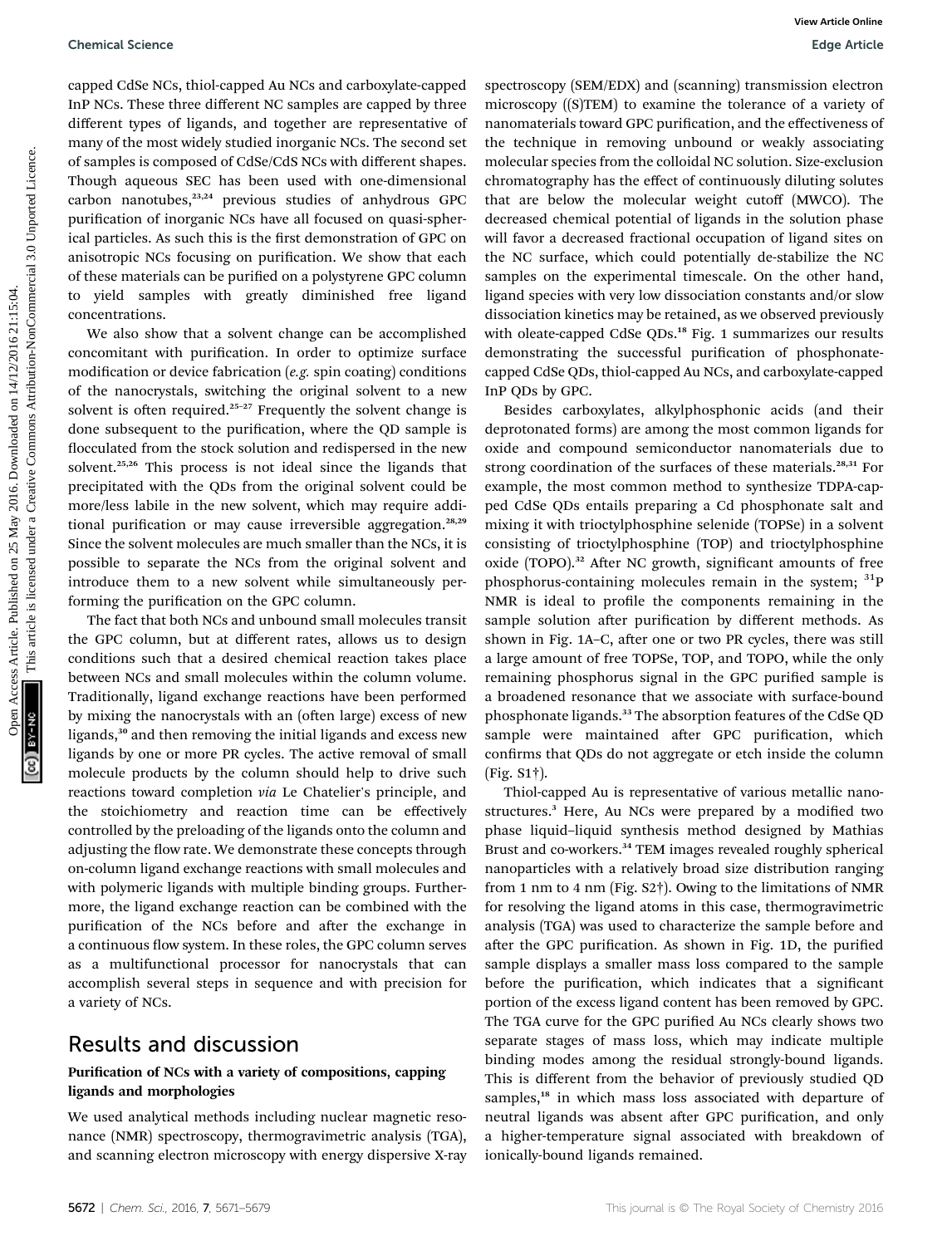

Fig. 1 Purification of NCs with variety of composition and capping ligands. (A)–(C)<sup>31</sup>P NMR of the TDPA-capped CdSe NCs purified by (A) one PR step, (B) two PR steps, and (C) one GPC purification. (D and E) TGA curves for the thiol-capped Au NCs (D) and carboxylate-capped InP NCs (E) before (dashed lines) and after (solid lines) the GPC purification.

InP QDs are a low-toxicity alternative to cadmium- and leadbased QD materials, which has stimulated intense interest in developing InP QDs for applications in bio-imaging, solid state lighting, and consumer display technologies.<sup>35</sup>–<sup>38</sup> However, the nanocrystal growth and surface chemistry of InP QDs has proven more challenging to develop.<sup>37</sup>–<sup>40</sup> Due to the air sensitivity of InP, QD samples are normally handled in an air- and

moisture-free environment.<sup>35,41</sup> PR purification is cumbersome to perform under air free conditions, considering the size of typical centrifuge instruments. For GPC purification of InP QDs, we found that we could pack a compact column inside of a N<sub>2</sub>-filled glovebox (Fig. S3†) and thus perform all of the purification processes within an  $N_2$  atmosphere. Fig. S3<sup>†</sup> also shows the absorption spectra of the InP QDs before and after GPC purification. There was not much change in the absorption features at the first exciton peak and the absorption in the UV range. However, we observed an increase in absorption at the second excitonic transition, which may be associated with a change of the ligand structure at the InP QD surface. As shown in Fig. 1E, after the GPC purification, a much smaller mass loss was observed by TGA. In order to quantify the removal of the ligand by GPC, quantitative NMR with ferrocene as the internal standard was used to measure the sample before and after the GPC purification (Fig.  $S4\dagger$ ). By integrating all the peaks that belong to InP QD surface ligands from the <sup>1</sup>H NMR spectra, and comparing this value to the absorption spectra, we calculated that the H-to-QD ratio decreased 79% after the purification. Scanning TEM was also used to confirm the stability of the GPCpurified InP QD samples. As shown in Fig. S5,† individual InP QDs can be clearly observed by TEM, which confirms that GPC is not a destructive purification method for the InP QDs. Compared to CdSe QDs, InP QDs have weaker Z-contrast with the supporting carbon film. A pre-exposure of the sample with a defocused electron beam is normally required to prevent excess hydrocarbons from diffusing into the focused probe beam.<sup>42</sup> However, we noticed that with the GPC-purified InP QD samples, in which a majority of ligands have been successfully removed, high quality images can be obtained with shorter preexposure time or even without this pre-treatment. Edge Article.<br>
THE Phasphonout exaps at Cole Note Article is article in the conditions, considering the common and common and the form of the Creative Common and the Creative Common and the Creative Common and the Creativ

In order to test the feasibility of the GPC purification method on NCs with different shapes and sizes, we synthesized CdSe/ CdS NCs with different aspect ratios. Spherical core/shell particles were made by the selective ionic adhesion and reaction (SILAR) method,<sup>32</sup> and dot-in-rod structures with different aspect ratios were made by using a seeded growth method described by Carbone et al.<sup>43</sup> In this method, the size and shape of the NCs can be tuned by changing the ligand population and the CdSe seed concentration during CdS deposition (representative spectra in Fig. S6†). TEM images are shown in Fig. 2A–D (from (A) to (D), samples were labelled as CdSe/CdS\_NC\_1 to CdSe/CdS\_NC\_4). The spherical particles were oleate-capped, while the nanorods were alkylphosphonate-capped.

Following GPC purification in a toluene solvent, there is no change in the absorption spectra (Fig. S7† shows representative absorption spectra). Changes in the  ${}^{1}H$  and  ${}^{31}P$  NMR spectra after GPC purification, as shown in Fig. 2E-H and S8,<sup>†</sup> revealed highly effective separation of the NCs from small-molecule impurities and weakly bound ligands. In particular, for both the oleate-capped spherical NCs and the phosphonate-capped nanorods, the only remaining ligand signals are those associated with strongly bound ionic ligands. The impurities exited the column at an elution volume close to the total volume of the column (Fig. S9†). The GPC purification efficiency on the nanorods was also confirmed by TGA, where the mass loss only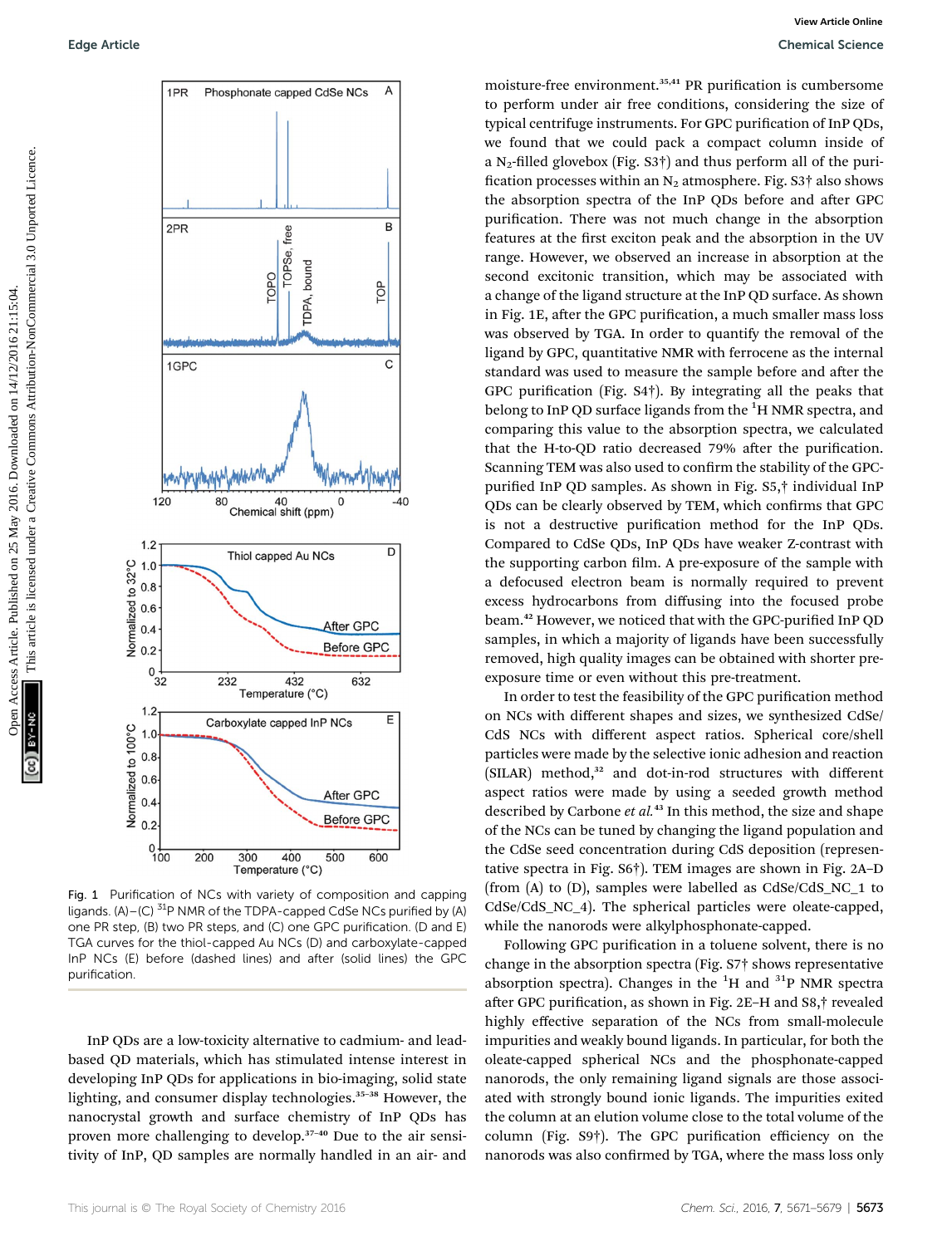

Fig. 2 Purification of CdSe/CdS NCs with variety of morphologies. (A)–(D) TEM images of the NCs in different shapes ranging from spherical NCs to nanorods; from (A) to (D), samples were labelled as CdSe/CdS\_NC\_1 to CdSe/CdS\_NC\_4; (E-H) <sup>31</sup>P NMR of the CdSe/ CdS\_NC\_1 (E and F) and CdSe/CdS\_NC\_2 (G and H) before (E and G) and after (F and H) the GPC purification with  $^{\rm 1}$ H NMR spectra shown as the insets. Asterisks in (H) inset indicate peaks associated with the toluene solvent that are present in each sample. The square indicates the signal from the ferrocene internal standard.

appeared at the ionic breakdown region and the total mass loss was sharply reduced after the GPC purification process (Fig. S10†).

Due to the greater surface to volume ratio and greater possible interaction area with neighboring particles, anisotropic particles can more readily aggregate than quasi-spherical ones and this could pose a risk of undesired aggregation when such particles are purified by PR, in which particles are necessarily brought into close proximity. The results here demonstrate that GPC is a viable alternative; the precision of the GPC purification method could be valuable in designing substoichiometric surface reactions to prepare anisotropically functionalized NCs.

#### In situ solvent change of nanocrystals on the GPC column

Colloidal NCs can in principle be brought from one solvent to another without removing them from solution via GPC, simply by eluting the NCs though a column that has been equilibrated with a solvent different from the one in which the NCs are loaded. This process is used in aqueous "desalting" columns to move biomolecules from one buffer to another. Because of the sensitivity of polymer gel volumes to solvent composition, it is

prudent to confirm that a given solvent transition can be made without collapsing the gel or introducing flow irregularities. Fig. S11† illustrates the introduction of tetrahydrofuran (THF) to a polystyrene GPC column equilibrated with toluene. A visible contrast appears between polystyrene beads in toluene and the beads in THF, but the dividing line moves at a similar rate as the total flow velocity of the column, which suggests that diffusion between the two solvents should not influence the separation of macromolecules initially dissolved in the THF. Indeed,  $^{1}$ H NMR of the eluting solvents were measured and within 1 mL elution volume, the THF percentage in the solvent mixture rises from 3% to above 99%, which confirms that the diffusion rate is much slower than the flow rate.

TDPA-capped CdSe NCs were used to test the ability to achieve a change of solvent for a NC solution using preparative GPC. As shown in Fig. 3, after eluting the unpurified CdSe NCs (initially dispersed in toluene) through a column equilibrated with THF, the NCs were well-purified and the solvent was completely switched to THF. We also eluted unpurified CdSe NCs in THF through a toluene GPC column and a similar result was obtained (Fig.  $S12\dagger$ ). This data confirms that solvent change of colloidal NCs can be achieved along with purification by GPC.

#### In situ ligand exchange of nanocrystals on the GPC column

In a ligand exchange reaction, a new ligand is introduced while the pre-existing ligand(s) are removed from the nanocrystal surface and appear as a product. We have previously observed



Fig. 3 GPC in situ change of solvent with TDPA-capped CdSe NCs. (A) 31P NMR of the as-synthesized TDPA-capped CdSe NCs in toluene; (B)  $31P$  NMR of the sample after traveling though the THF column revealing the purification of the NCs; the inset shows the  ${}^{1}$ H NMR of the solvent eluted out with the purified NCs in CDCl<sub>3</sub>, which confirms that the solvent has been changed from toluene to THF (asterisks).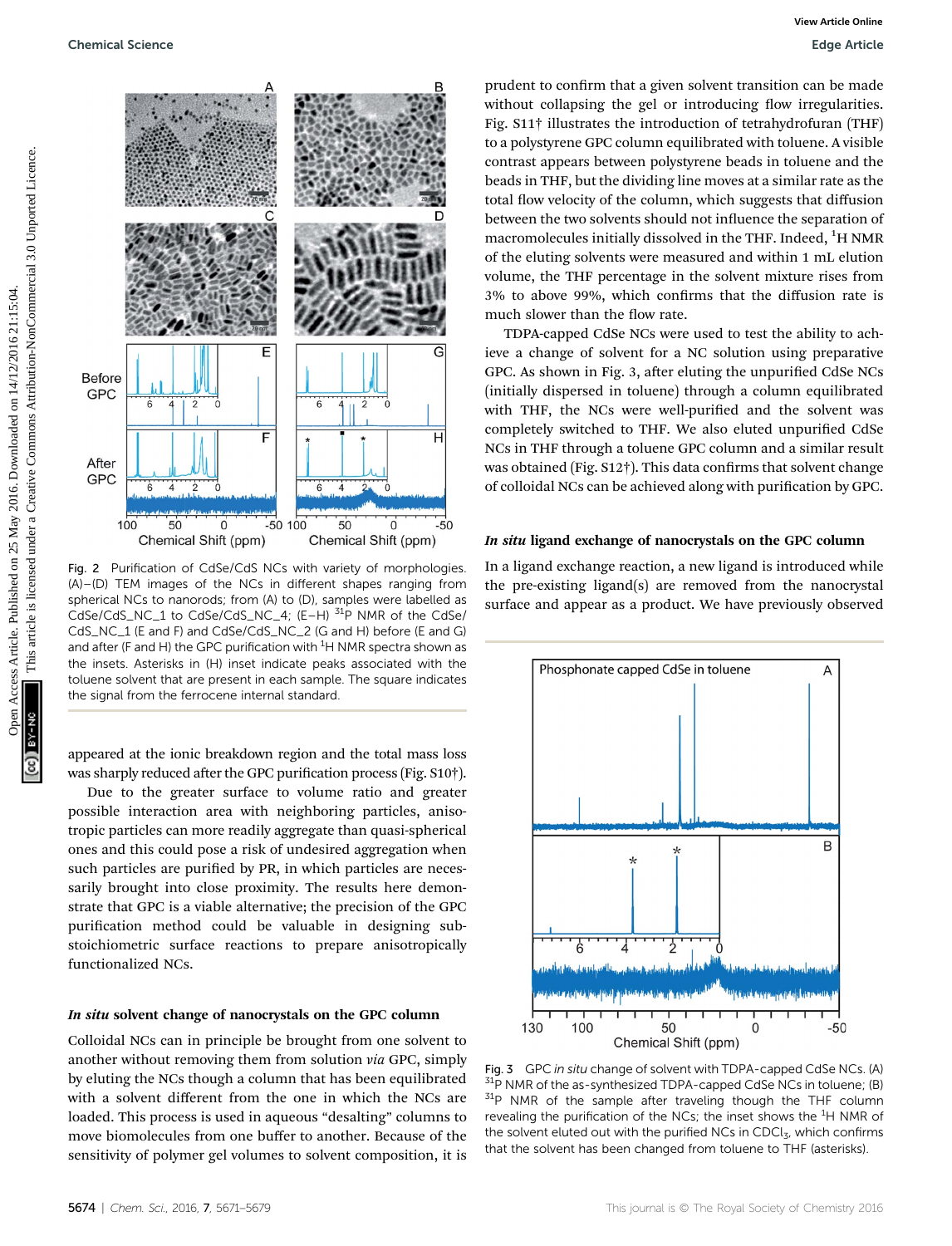that the highly effective purification achieved by GPC, which has the effect of removing excess pre-existing ligands, facilitates ligand exchange reactions carried out subsequently. In particular we have installed both small molecule  $(e.g.$  cysteine) and polymeric ligands to form water-soluble QDs.18,44

Scheme 1 illustrates two approaches by which ligand exchange can be effected in situ on the GPC column by using the different flow rates of dissolved species to impose a controlled concentration of the new ligand while continuously removing pre-existing ligands as they dissociate from the nanocrystal surface. A flow chart illustrating the sequential steps during the GPC in situ ligand exchange is available in ESI (Fig. S13†). One or the other of the approaches will be appropriate depending on whether the new ligand exceeds the molecular weight cutoff for the size exclusion medium. In what follows, ligands that exceed the MWCO (and thus transit the column at a rate similar to the NCs) will be referred to as macromolecular ligands, while those that are signicantly retained, passing at a rate similar to the solvent, will be referred to as small molecule ligands. Since GPC resins with different molecular weight exclusion ranges are available, this classification will depend on the choice of medium. Fage Article<br>
Observate Siemes Article on 25 May 2016 and 2016, the charge of common the effect of removing comes precise the effect of removing common the effect of removing comes are computed to the effect of removing th

For the small molecule ligand exchange, the new ligands are placed onto the column prior to introducing the NCs, such that the NCs will overtake them. This is achieved by running a solution of the new ligand (totaling less than one column volume) onto the column, followed by a small portion of clean solvent. Then the unpurified NCs are introduced, and clean solvent is added to run them through the column. Three distinct processes occur in sequence as the NCs transit the column due to the differing elution rates. First, the NCs are purified as they transit the top region and are exposed to clean

solvent; impurities and excess old ligands are retained. Secondly, the NCs encounter the new ligands and exchange takes place; as old ligands are released, they are continuously diluted and separated from the NCs. Thirdly, the exchanged sample moves beyond into clean solvent and is purified again; excess new ligands are left behind. In this way, we can achieve process intensification by combining two purification steps and the ligand exchange reaction into one sequence.

Since macromolecular ligands and NCs elute at a similar rate, a different approach is necessary. Both are loaded simultaneously onto a column that has been equilibrated with pure solvent. As they transit the column, impurities and old ligands are being continuously removed, while the macromolecule concentration remains roughly constant, allowing ligand exchange to proceed. The sample that is eluted from the column will contain excess macromolecules, but is otherwise purified. The excess macromolecular ligand can then be removed and recycled by a PR method or dialysis at a higher MWCO.

We first studied in situ ligand exchange with small molecules, starting with the exchange of oleate-capped CdSe QDs with octanethiol in toluene. Before we performed the exchange reaction, we first verified the flow characteristics of small molecules in the column. We used ferrocene as an easilydetected small molecule tracer and confirmed that its elution volume is close to one column volume and that its concentration is maintained (Fig. S14†) which suggests that it travels at the same rate as the solvent as was expected. We then used  ${}^{1}\text{H}$ NMR to confirm that octanethiol flows at the same rate as ferrocene. To accomplish this, a mixture of these two molecules was dissolved in 0.6 mL  $d_8$ -toluene and injected into the GPC column packed with normal toluene  $(0.3 \text{ mL } d_{8}$ -toluene was used each time to rinse the column before and after the



Scheme 1 In situ GPC ligand exchange of colloidal nanocrystals.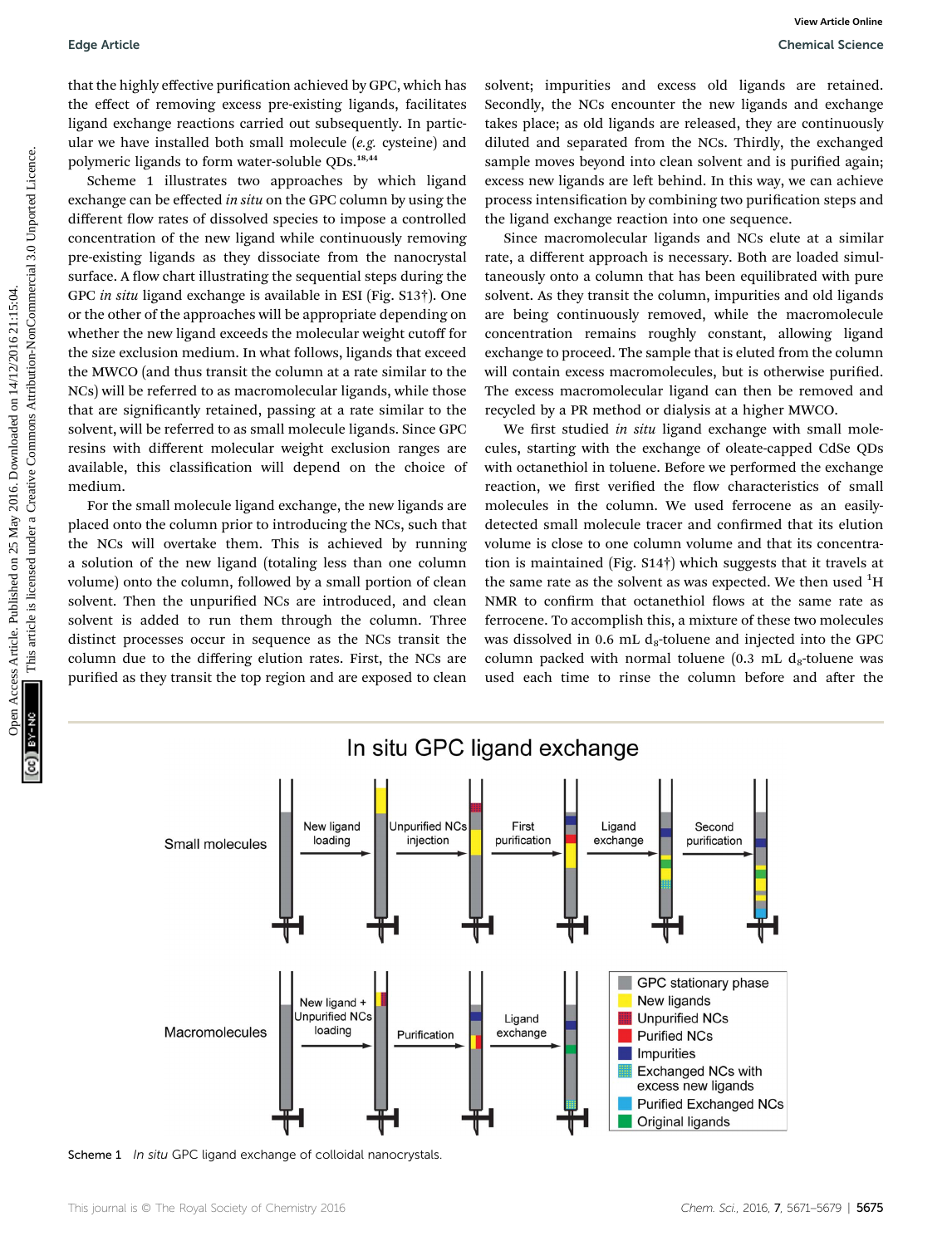#### Chemical Science Edge Article

injection to minimize the influence of diffusion). The eluted sample was collected and  $^{1}$ H NMR was run directly to measure the ligand ratio. This method avoids the influence of evaporation on the volatile octanethiol when switching to deuterated solvent for the NMR measurement, and is possible due to the slow diffusion rate on the column. After GPC, the ratio between ferrocene and octanethiol changed less than 3%, which confirmed that octanethiol behaves similarly to the ferrocene tracer on the column. This knowledge allowed us to design the in situ ligand exchange experiment with confidence.

As described in the reaction scheme, ligand exchange was accomplished by pre-loading octanethiol onto the column, followed by running with a small amount of toluene and then injection of the oleate-capped CdSe. In order to better understand the in situ ligand exchange process, two control samples were prepared from the same stock solution for comparison; one consisted of GPC-purified CdSe NCs (no ligand exchange) and the other of octanethiol-exchanged CdSe NCs prepared by a more conventional sequential process (GPC purification, bench-top ligand exchange, and subsequent PR purification after ligand exchange). The same total mole ratio of the ligands to the NCs was used for both ligand exchange reactions. The <sup>1</sup>H NMR spectrum of the first control sample shows that impurities present in the stock solution (Fig. 4A) are effectively separated from the QDs by GPC purification; the only remaining ligands on the surface after purification are the ionically bound oleates (Fig. 4B). A portion of this was used to prepare the second control sample by bench-top ligand exchange and subsequent purification by one PR cycle. As shown in Fig. 4C, the ligand exchange is close to completion, but there is still a broadened peak in the olefin region, which indicates that there are still some remaining oleate ligands interacting with the surface. When we performed the GPC in situ ligand exchange, starting with the stock solution (Fig. 4A), nearly complete exchange was observed as well (Fig. 4D). Both ligand exchanged samples exhibited a similar, small redshift in the absorption spectrum compared to the natively-capped QDs (Fig.  $S15\dagger$ ). These results confirmed that both the initial purification and the ligand exchange reaction indeed took place inside the column and that both experiments yielded similar products. However, the GPC exchanged sample only contained around one third of the remaining oleate species compared to the benchtop-exchanged samples (since both exchanges were close to complete, it is difficult to get an exact ligand-to-QD-ratio from quantitative NMR measurements). The total mole ratio of octanethiol : QD was the same in each case, but the ligand was dissolved in  $10\times$  greater solvent volume for the GPC in situ exchange in order to achieve effective separation of the original ligands from the QDs during the period of overlap with the octanethiol band. As the octanethiol ligand concentration prepared within the GPC column was only 10% of that used in the bench-top reaction, this result suggests that the continuous separation of dissociated pre-existing ligands from the NCs as they transit the GPC column is responsible for the improved ligand exchange efficiency.

An additional advantage of the GPC in situ exchange with small molecules is that, in a single run, it can remove excess new ligands once the exchange reaction is complete. Here, TGA



Fig. 4 GPC in situ ligand exchange of oleate-capped CdSe QDs with octanethiol.  $(A-D)$  <sup>1</sup>H NMR analysis in toluene, focusing on olefin proton resonances. (A) Prior to ligand exchange. (B) After purification alone. (C) After benchtop ligand exchange performed subsequent to GPC. (D) After in situ ligand exchange as indicated. (E) TGA curves of the exchanged NCs prepared by different methods.

was used to confirm the removal of excess octanethiol. Since the thiol exchange reactions were close to complete in both in situ and bench-top control experiments, the smaller mass loss from the *in situ* sample can be attributed to a smaller amount of excess new thiol ligand (Fig. 4E). While this demonstrates the multi-functional capabilities of the GPC process, excess ligands can sometimes be advantageous. Thiol-capped QDs are known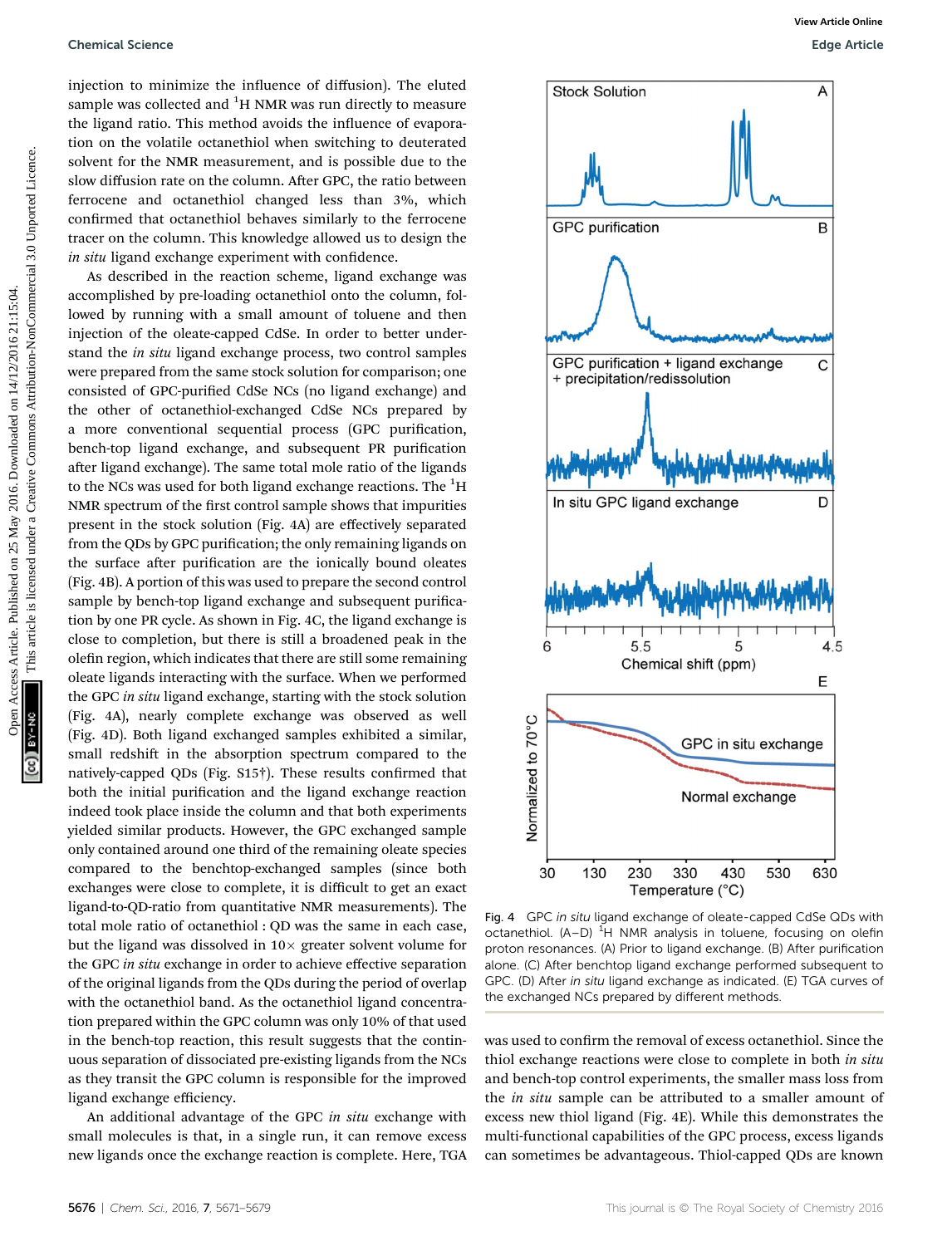

Fig. 5 GPC in situ ligand exchange with MA-PIL macromolecular ligand monitored by <sup>1</sup>H NMR. (A) Spectrum of the pure MA-PIL polymer. (B) Spectrum of the oleate-capped CdSe/CdZnS NCs stock solution. (C) In situ exchanged MA-PIL-capped CdSe/CdZnS NCs. Insets expand the olefin resonance region to confirm the completeness of the exchange reaction.

to have poor stability towards oxidation, and frequently excess ligands are added to the exchange in part to slow down this process.<sup>30</sup> As shown in Fig. S16,<sup>†</sup> after storing the GPC in situ exchanged sample and bench-top exchanged sample for 12 hours at  $4^{\circ}$ C, the *in situ* sample started to precipitate while the benchtop exchanged sample remained stable in solution. This is further evidence that in the *in situ* GPC exchanged solution there is significantly less free thiol remaining. Purification and metrics such as these will allow the conditions necessary for storage of well-defined samples to be specified and created in a repeatable manner.

Another model small molecule ligand exchange reaction we studied is the pyridine ligand exchange of initially TDPA-capped

CdSe NCs. Pyridine has been used to form a ligand shell of reduced thickness in a variety of NC applications.<sup>27</sup> However, due to the weak binding strength between pyridine and the NC surface, the ligand exchange is normally far from complete and multiple treatments are frequently required.<sup>45</sup> Thus, whereas the oleate-to-thiol exchange is a useful proof of principle showing that surface reactions can be accomplished on the GPC column, the exchange of phosphonates for pyridine is a better test of the ability of in situ GPC ligand exchange to increase the efficiency of a difficult transformation. Here, the in situ exchange was achieved by loading the stock TDPA-QD solution in pyridine onto a GPC column equilibrated with pyridine as the mobile phase. We could in principle start with toluene as the solvent and combine purification, solvent change and ligand exchange all together; however, in some cases, some impurities precipitated when the toluene and pyridine came in contact. As shown in Fig. S17,† after the ligand exchange process, similar to the bench-top experiment, the sample spectrum blue shifted indicating that the surface  $Cd(TDPA)_2$  was replaced by the pyridine.<sup>45</sup> The  $31P$  NMR spectra confirmed the displacement, where a much weaker signal, compared to purification only in the toluene column, was observed after the in situ pyridine GPC ligand exchange (Fig. S18†). In order to quantify the displacement of phosphonate ligands by pyridine, SEM/EDX was used to characterize the phosphorus-to-cadmium ratios in films of in situ GPC exchanged CdSe QDs, as well as toluene GPC-purified QDs and benchtop-exchanged controls. Among these three samples, the toluene GPC-purified sample showed the highest P : Cd ratio (1.67); for the benchtop exchange followed by one PR cycle, the ratio dropped to 0.66; for the *in situ* exchange on the GPC column, the ratio decreased to 0.14. This result confirms that the separation of the pre-existing ligand product that is achieved during ligand exchange on the GPC column can effectively improve the efficiency of the ligand exchange reaction. Edge Article.<br>
PIL ligands<br>
PIL ligands<br>
PIL ligands<br>
PIL ligands<br>
The context of the state of Creative Commons are requested the exchange of the specifical commons are frequenced under the access Article is light to the s

> To explore on-column ligand exchange with macromolecular ligands, we selected the exchange of the oleate-capped CdSe/ CdZnS core/shell QDs with methacrylate-based polymeric imidazole ligands (MA-PILs).<sup>44</sup> This ligand system is representative of a growing family of hydrophilic, multiply-binding polymers that has emerged as an effective route to biocompatible QDs with high colloidal stability.26,46–<sup>49</sup> The ligand selected contains approximately equal numbers of poly(ethylene glycol) and imidazole side-chains and has a total molecular weight  $\sim$ 27 kD. When this ligand exchange is conducted on the benchtop in chloroform solvent, we have shown it to provide water-soluble QDs with long term stability and high brightness.44,48 In the case of performing NC ligand exchange with macromolecules, the elution rates of the NCs and macromolecular ligand are essentially the same. Therefore, excess unbound polymers will not be separated from the NCs by elution on the GPC medium used here; but effective removal of the old ligands can be achieved throughout the chromatography without diluting the total macromolecule concentration, which should promote the ligand exchange reaction at the nanocrystal surface. We conducted the reaction by loading a mixture of the unpurified stock solution QDs and MA-PIL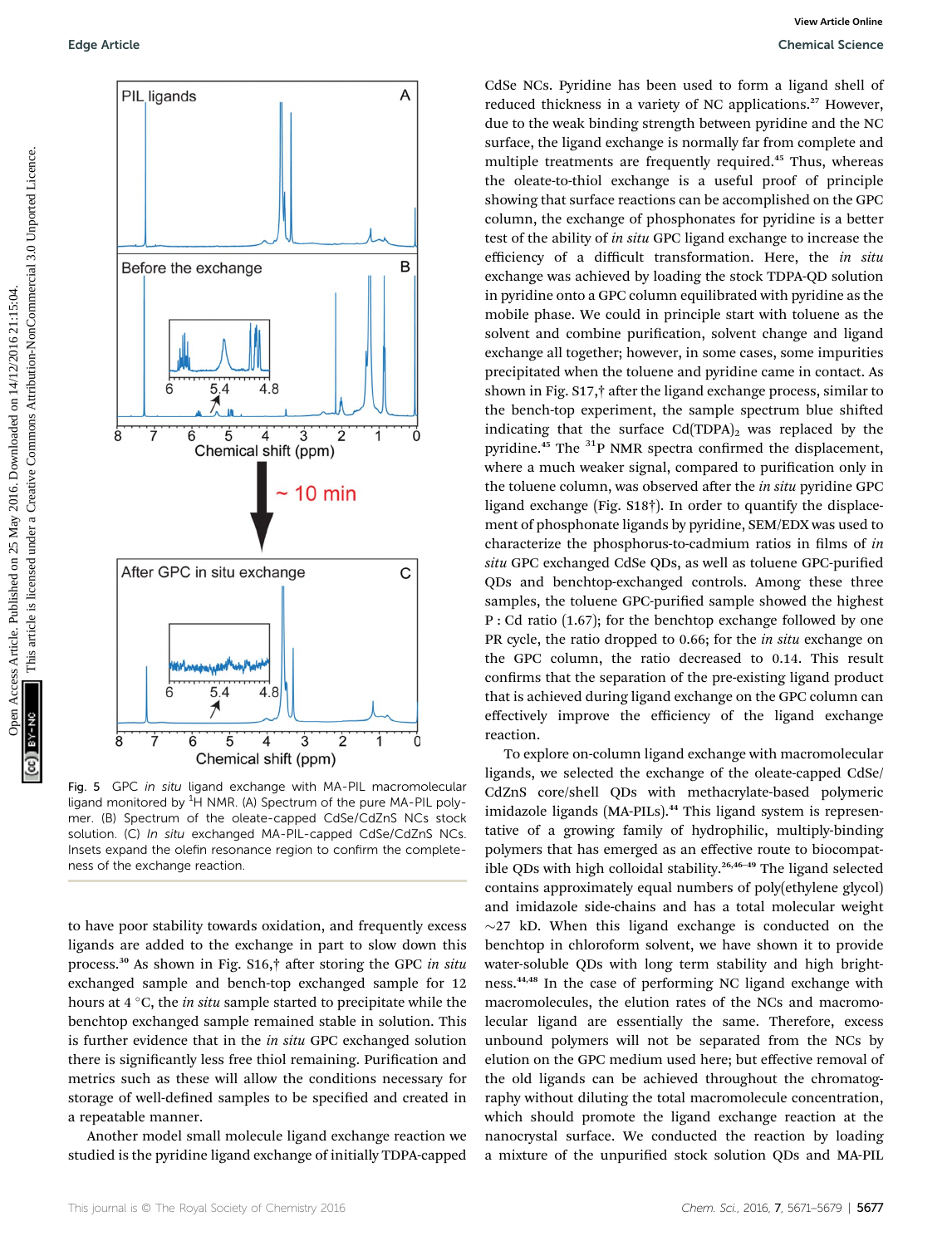ligands simultaneously onto a column that had been equilibrated with chloroform as the mobile phase. Due to the high density and low viscosity of chloroform, a high flow rate was achieved under gravity and the QDs eluted after  $\sim$ 10 minutes. As shown in Fig. 5,  $^{1}$ H NMR revealed both the impurities and the original ligands can be removed completely from the sample. As shown in Fig. S19,† the absorption features were maintained before and after the *in situ* exchange. The quantum yield of the MA-PIL capped QDs in chloroform is around 39% after the exchange (relative QY measurement with Rhodamine 590 in ethanol as the reference). The sample could then be precipitated with hexane and redispersed in water, after which it maintains its colloidal stability and its optical features, though a decrease in brightness is observed (Fig. S20†).

## **Conclusions**

The results shown above attest that GPC can serve as a general technique for separation of colloidal nanoparticles from small molecules in anhydrous solvents without requiring precipitation, and also as a means for conducting ligand exchange chemistry with controlled concentrations and interaction time. We have previously employed GPC purification to demonstrate reversible changes in QY upon the removal and re-introduction of neutral ligands from the surface of natively-capped CdSe/CdS and CdSe/Cd<sub>x</sub>Zn<sub>1-x</sub>S QDs.<sup>19</sup> We have now demonstrated that these steps can be accomplished in an air-free environment so as to handle highly sensitive samples. Purification and ligand exchange steps can be strung together to accomplish multiple functions in a single run and in a highly repeatable fashion. These characteristics could allow GPC techniques for manipulating nanocrystals to be adapted to compact industrial flow reactors for rapid discovery, prototyping and optimization of nanocrystal surface reactions. In this study, we have taken advantage of the continuous removal of native ligands as the QDs transit the column to help drive ligand exchange with small molecules and macromolecular ligands. In colloidal nanocrystal systems in which ligands are subject to dynamic exchange with the solution, GPC can serve as a means to explore the behavior of weakly bound ligands during separations and their influence on properties, as well as the behavior of strongly bound ligands in exchange reactions. There remains a vast range of possibilities that should be explored in future studies. For example, intermediate states during the GPC in situ ligand exchange could be "trapped" by effective separation of NCs from the new small molecule ligands. It may be then be possible to consider limits on associative and dissociative ligand exchange mechanisms through kinetics experiments enabled by control of the nanocrystal and ligand concentrations and the GPC flow rate. Open Access Article. Published on 25 May 2016. Downloaded on 14/12/2016 21:15:04. This article is licensed under a [Creative Commons Attribution-NonCommercial 3.0 Unported Licence.](http://creativecommons.org/licenses/by-nc/3.0/) **[View Article Online](http://dx.doi.org/10.1039/c6sc01301e)**

# Acknowledgements

This research was supported by the University of South Carolina, including a SPARC Graduate Research Fellowship and Dean's Dissertation Fellowship to Y. S., and a SPARC Graduate Research Fellowship to M. Y. G. An NSF IGERT fellowship supports A. R. under award #1250052. Additional support was

provided through South Carolina EPSCOR grant #EPS-0903795 to A. B. G. (a sub-award from NSF grant #1317771). B. M. C. thanks the University of Washington and the Alfred P. Sloan Foundation for support of this work.

### Notes and references

- 1 M. V. Kovalenko, L. Manna, A. Cabot, Z. Hens, D. V. Talapin, C. R. Kagan, V. I. Klimov, A. L. Rogach, P. Reiss, D. J. Milliron, P. Guyot-Sionnnest, G. Konstantatos, W. J. Parak, T. Hyeon, B. A. Korgel, C. B. Murray and W. Heiss, ACS Nano, 2015, 9, 1012–1057.
- 2 M. Liu and P. Guyot-Sionnest, J. Phys. Chem. B, 2005, 109, 22192–22200.
- 3 P. D. Jadzinsky, G. Calero, C. J. Ackerson, D. A. Bushnell and R. D. Kornberg, Science, 2007, 318, 430–433.
- 4 X. Ye, L. Jin, H. Caglayan, J. Chen, G. Xing, C. Zheng, V. Doan-Nguyen, Y. Kang, N. Engheta, C. R. Kagan and C. B. Murray, ACS Nano, 2012, 6, 2804–2817.
- 5 Q. Zhang, L. Han, H. Jing, D. A. Blom, Y. Lin, H. L. Xin and H. Wang, ACS Nano, 2016, 10, 2960–2974.
- 6 A. J. Morris-Cohen, M. Malicki, M. D. Peterson, J. W. J. Slavin and E. A. Weiss, Chem. Mater., 2013, 25, 1155–1165.
- 7 J. Vela, J. Phys. Chem. Lett., 2013, 4, 653–668.
- 8 S. J. Oh, N. E. Berry, J.-H. Choi, E. A. Gaulding, H. Lin, T. Paik, B. T. Diroll, S. Muramoto, C. B. Murray and C. R. Kagan, Nano Lett., 2014, 14, 1559–1566.
- 9 J. Owen, Science, 2015, 347, 615–616.
- 10 N. Zhan, G. Palui, J.-P. Merkl and H. Mattoussi, J. Am. Chem. Soc., 2016, 138, 3190–3201.
- 11 R. Tan, D. A. Blom, S. Ma and A. B. Greytak, Chem. Mater., 2013, 25, 3724–3736.
- 12 R. Tan, Y. Shen, S. K. Roberts, M. Y. Gee, D. A. Blom and A. B. Greytak, Chem. Mater., 2015, 27, 7468–7480.
- 13 O. Levenspiel, Chemical Reaction Engineering, Wiley, 3rd edn, 1998.
- 14 T. Van Gerven and A. Stankiewicz, Ind. Eng. Chem. Res., 2009, 48, 2465–2474.
- 15 B. K. H. Yen, N. E. Stott, K. F. Jensen and M. G. Bawendi, Adv. Mater., 2003, 15, 1858–1862.
- 16 M. Abolhasani, C. W. Coley, L. Xie, O. Chen, M. G. Bawendi and K. F. Jensen, Chem. Mater., 2015, 27, 6131–6138.
- 17 I. Lignos, S. Stavrakis, G. Nedelcu, L. Protesescu, A. J. deMello and M. V. Kovalenko, Nano Lett., 2016, 16, 1869–1877.
- 18 Y. Shen, M. Y. Gee, R. Tan, P. J. Pellechia and A. B. Greytak, Chem. Mater., 2013, 25, 2838–2848.
- 19 Y. Shen, R. Tan, M. Y. Gee and A. B. Greytak, ACS Nano, 2015, 9, 3345–3359.
- 20 T. X. Ding, J. H. Olshansky, S. R. Leone and A. P. Alivisatos, J. Am. Chem. Soc., 2015, 137, 2021–2029.
- 21 K. Davis, B. Qi, M. Witmer, C. L. Kitchens, B. A. Powell and O. T. Mefford, Langmuir, 2014, 30, 10918–10925.
- 22 L. Ye, T. Pearson, C. Dolbashian, P. Pstrak, A. R. Mohtasebzadeh, B. Fellows, O. T. Mefford and T. M. Crawford, Adv. Funct. Mater., 2016, DOI: 10.1002/ adfm.201504749.